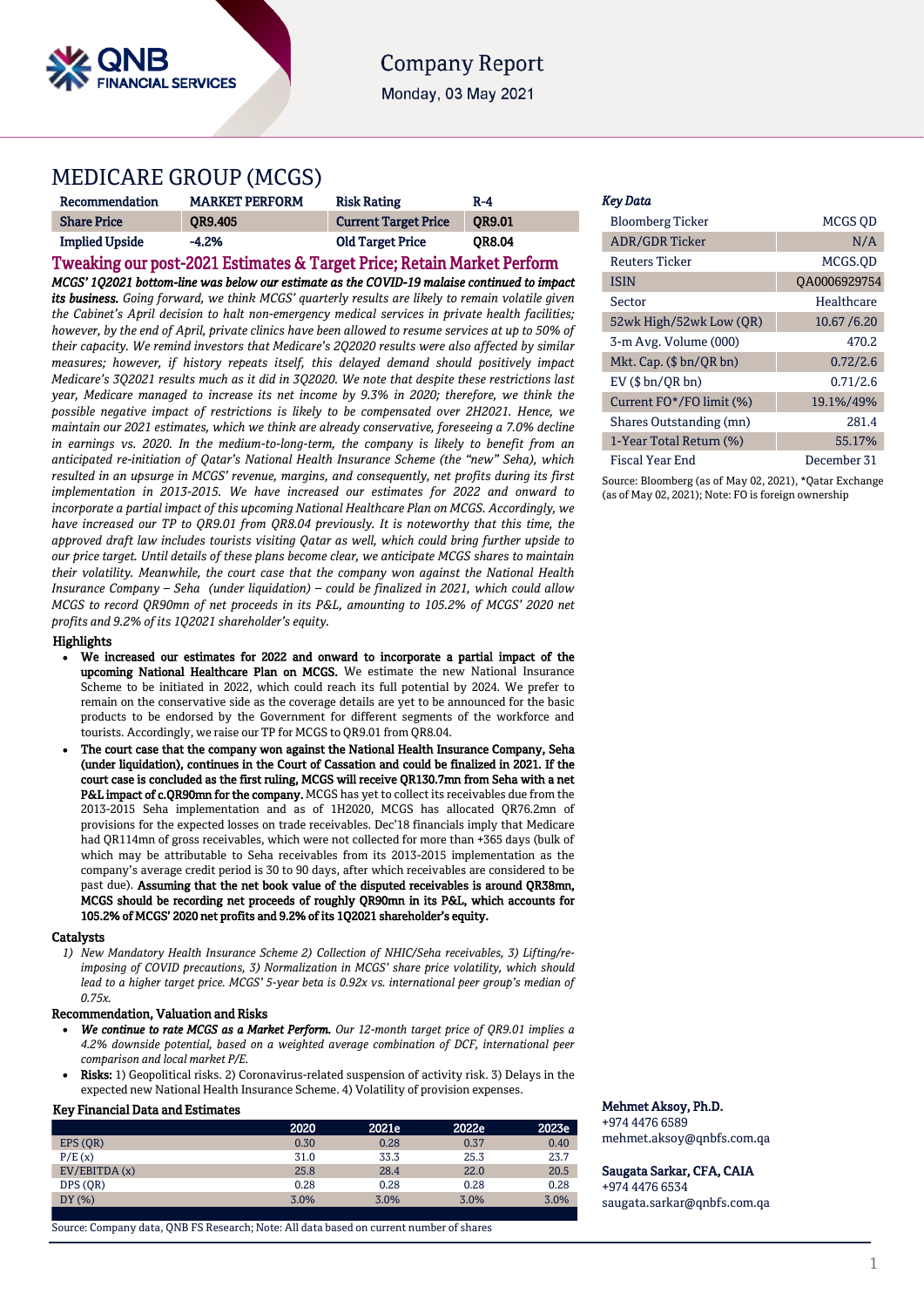

**Company Report** Monday, 03 May 2021

# Highlights of 1Q2021 Results

- MCGS posted 1Q2021 net income of QR21.8mn, up 5.4% YoY but down 39.2% QoQ, vs. our net income estimate of QR27.1mn. We were expecting a flattish operational performance YoY and a higher bottom-line growth in the lack of 1Q2020's QR4.8mn of provisions which depressed 1Q2020 results. EPS amounted to QR0.08 in 1Q2021 as compared to QR0.07 in 1Q2020.
- Lower 1Q2021 revenue vs. 4Q2020 and 1Q2020 filtered all the way down the P&L, resulting in a lower EBIT and the net income deviation vs. our estimates. The company recorded QR123.9mn in 1Q2021 operating income (revenue), falling 4.9% YoY and 4.4% QoQ (variance: -3.8%), which may be due to the COVID-19 malaise as well as a c.1% decline in Qatar's population. With operating expenses retreating a mere 2.4% to QR76.4mn (deviation: -0.9%), MCGS recorded QR47.5mn in gross profits, falling 8.7% YoY/ 11.7% QoQ. Consequently, gross margin was down YoY/QoQ at 38.3% in 1Q2021 vs. 39.9% in 1Q2020 and 41.5% in 4Q2020. Medication and surgical costs rising from QR21.8mn in 1Q2020 to QR23.1mn in 1Q2021 and doctor's charges increasing from QR6.3mn to QR7.1mn (despite lower revenue) over the same period, were the major contributors to the gross margin decline.
- On the other hand, 1Q2021 G&A fell by 6.0% YoY in line with our estimate (deviation: 4.2%), as a result of across-the-board declines in many cost items. However, mainly due to the lower revenue, 1Q2021 EBIT was down 11.2% YoY/30.0% QoQ.

# Detailed Financial Statements

### *Estimates & Revisions (QR000)*

| <b>QR000</b>        |         | 2022e                   |       |         |                         |      |
|---------------------|---------|-------------------------|-------|---------|-------------------------|------|
|                     |         | <b>Current Previous</b> | %ch.  |         | <b>Current Previous</b> | %ch. |
| <b>Gross Profit</b> | 221.318 | 200.186                 | 10.6% | 229.422 | 212.982                 | 7.7% |
| Operating Income    | 100.066 | 89.089                  | 12.3% | 106.908 | 98.794                  | 8.2% |
| <b>Net Income</b>   | 104.504 | 91.778                  | 13.9% | 111.700 | 103.005                 | 8.4% |
| EPS                 | 0.37    | 0.33                    | 13.9% | 0.40    | 0.37                    | 8.4% |
| Growth (YoY)        | 31.4%   | 5.9%                    |       | 6.9%    | 4.4%                    |      |
|                     |         |                         |       |         |                         |      |

Source: Company data, QNB FS Research

## *Income Statement (QR000)*

| 484,211<br>467,201<br>526,328<br>470,621<br>490,678<br>476,795<br>Revenue<br><b>COGS</b><br>268,101<br>283,162<br>300,651<br>289,259<br>305,010<br>289,791<br><b>Gross Profit</b><br>202,520<br>201,050<br>190,028<br>177,941<br>221,318<br>187,005<br>SG&A<br>94,727<br>100,954<br>85,880<br>88,397<br>85,871<br>84,143<br>Depreciation<br>28,191<br>31,370<br>20,312<br>19,548<br>19,548<br>20,298<br><b>Operating Income</b><br>88,449<br>81,282<br>74,989<br>81,586<br>74,250<br>100,066<br>EBITDA<br>116,640<br>112,652<br>95,301<br>101,134<br>93,799<br>9,879<br>(Loss)/ gain from disposal of Property and equipment<br>$\mathbf{0}$<br>$\mathbf{0}$<br>$\mathbf{0}$<br>$\Omega$<br>$\Omega$<br>$\Omega$<br>$-289$<br>$-174$<br><b>Provision Expenses</b><br>$-16,166$<br>$-3,052$<br>$\Omega$<br>$\Omega$<br>Other Income<br>8,829<br>10,232<br>9,618<br>9,879<br>11,235<br>8,891<br>Net Finance Income (Expense)<br>$-732$<br>366<br>$-2,469$<br>$-2,992$<br>$-1,356$<br>$-1,533$<br>81,059<br>108,412<br>Net profit before management fees and income t<br>82,785<br>87,486<br>88,706<br>82,512<br>$-2,974$<br>Management fees<br>$-2,783$<br>$-2,975$<br>$-2,861$<br>$-3,197$<br>$-3,908$ |                   | 2017         | 2018         | 2019         | 2020 | 2021e    | 2022e    | 2023e    |
|-------------------------------------------------------------------------------------------------------------------------------------------------------------------------------------------------------------------------------------------------------------------------------------------------------------------------------------------------------------------------------------------------------------------------------------------------------------------------------------------------------------------------------------------------------------------------------------------------------------------------------------------------------------------------------------------------------------------------------------------------------------------------------------------------------------------------------------------------------------------------------------------------------------------------------------------------------------------------------------------------------------------------------------------------------------------------------------------------------------------------------------------------------------------------------------------------------|-------------------|--------------|--------------|--------------|------|----------|----------|----------|
|                                                                                                                                                                                                                                                                                                                                                                                                                                                                                                                                                                                                                                                                                                                                                                                                                                                                                                                                                                                                                                                                                                                                                                                                       |                   |              |              |              |      |          |          | 542,946  |
|                                                                                                                                                                                                                                                                                                                                                                                                                                                                                                                                                                                                                                                                                                                                                                                                                                                                                                                                                                                                                                                                                                                                                                                                       |                   |              |              |              |      |          |          | 313,525  |
|                                                                                                                                                                                                                                                                                                                                                                                                                                                                                                                                                                                                                                                                                                                                                                                                                                                                                                                                                                                                                                                                                                                                                                                                       |                   |              |              |              |      |          |          | 229,422  |
|                                                                                                                                                                                                                                                                                                                                                                                                                                                                                                                                                                                                                                                                                                                                                                                                                                                                                                                                                                                                                                                                                                                                                                                                       |                   |              |              |              |      |          |          | 101,428  |
|                                                                                                                                                                                                                                                                                                                                                                                                                                                                                                                                                                                                                                                                                                                                                                                                                                                                                                                                                                                                                                                                                                                                                                                                       |                   |              |              |              |      |          |          | 21,086   |
|                                                                                                                                                                                                                                                                                                                                                                                                                                                                                                                                                                                                                                                                                                                                                                                                                                                                                                                                                                                                                                                                                                                                                                                                       |                   |              |              |              |      |          |          | 106,908  |
|                                                                                                                                                                                                                                                                                                                                                                                                                                                                                                                                                                                                                                                                                                                                                                                                                                                                                                                                                                                                                                                                                                                                                                                                       |                   |              |              |              |      |          |          | 10,149   |
|                                                                                                                                                                                                                                                                                                                                                                                                                                                                                                                                                                                                                                                                                                                                                                                                                                                                                                                                                                                                                                                                                                                                                                                                       |                   |              |              |              |      |          |          | $\Omega$ |
|                                                                                                                                                                                                                                                                                                                                                                                                                                                                                                                                                                                                                                                                                                                                                                                                                                                                                                                                                                                                                                                                                                                                                                                                       |                   |              |              |              |      |          |          | $\Omega$ |
|                                                                                                                                                                                                                                                                                                                                                                                                                                                                                                                                                                                                                                                                                                                                                                                                                                                                                                                                                                                                                                                                                                                                                                                                       |                   |              |              |              |      |          |          | 10,149   |
|                                                                                                                                                                                                                                                                                                                                                                                                                                                                                                                                                                                                                                                                                                                                                                                                                                                                                                                                                                                                                                                                                                                                                                                                       |                   |              |              |              |      |          |          | $-1,181$ |
|                                                                                                                                                                                                                                                                                                                                                                                                                                                                                                                                                                                                                                                                                                                                                                                                                                                                                                                                                                                                                                                                                                                                                                                                       |                   |              |              |              |      |          |          | 115,877  |
|                                                                                                                                                                                                                                                                                                                                                                                                                                                                                                                                                                                                                                                                                                                                                                                                                                                                                                                                                                                                                                                                                                                                                                                                       |                   |              |              |              |      |          |          | $-4,177$ |
| $\mathbf{0}$                                                                                                                                                                                                                                                                                                                                                                                                                                                                                                                                                                                                                                                                                                                                                                                                                                                                                                                                                                                                                                                                                                                                                                                          | <b>Income Tax</b> | $\mathbf{0}$ | $\mathbf{0}$ | $\mathbf{0}$ |      | $\Omega$ | $\Omega$ | $\Omega$ |
| 0<br>Non controlling interests<br>$\Omega$<br>0<br>0<br>0<br>$\Omega$                                                                                                                                                                                                                                                                                                                                                                                                                                                                                                                                                                                                                                                                                                                                                                                                                                                                                                                                                                                                                                                                                                                                 |                   |              |              |              |      |          |          | $\Omega$ |
| <b>Net Income</b><br>80,002<br>84,511<br>78,199<br>85,508<br>79,538<br>104,504                                                                                                                                                                                                                                                                                                                                                                                                                                                                                                                                                                                                                                                                                                                                                                                                                                                                                                                                                                                                                                                                                                                        |                   |              |              |              |      |          |          | 111,700  |
| Net Profit Margin<br>17.0%<br>17.5%<br>15.9%<br>17.9%<br>17.0%<br>19.9%                                                                                                                                                                                                                                                                                                                                                                                                                                                                                                                                                                                                                                                                                                                                                                                                                                                                                                                                                                                                                                                                                                                               |                   |              |              |              |      |          |          | 20.6%    |
| Shares Outstanding (mn)<br>281,441<br>281,441<br>281,441<br>281,441<br>281,441<br>281,441                                                                                                                                                                                                                                                                                                                                                                                                                                                                                                                                                                                                                                                                                                                                                                                                                                                                                                                                                                                                                                                                                                             |                   |              |              |              |      |          |          | 281,441  |
| <b>EPS</b><br>0.28<br>0.30<br>0.28<br>0.28<br>0.37<br>0.30                                                                                                                                                                                                                                                                                                                                                                                                                                                                                                                                                                                                                                                                                                                                                                                                                                                                                                                                                                                                                                                                                                                                            |                   |              |              |              |      |          |          | 0.40     |
| <b>DPS</b><br>0.40<br>0.30<br>0.28<br>0.28<br>0.28<br>0.28                                                                                                                                                                                                                                                                                                                                                                                                                                                                                                                                                                                                                                                                                                                                                                                                                                                                                                                                                                                                                                                                                                                                            |                   |              |              |              |      |          |          | 0.28     |

Note: EPS based on current number of shares, Source: Company data, QNB FS Research

Source: Company data, QNB FS Research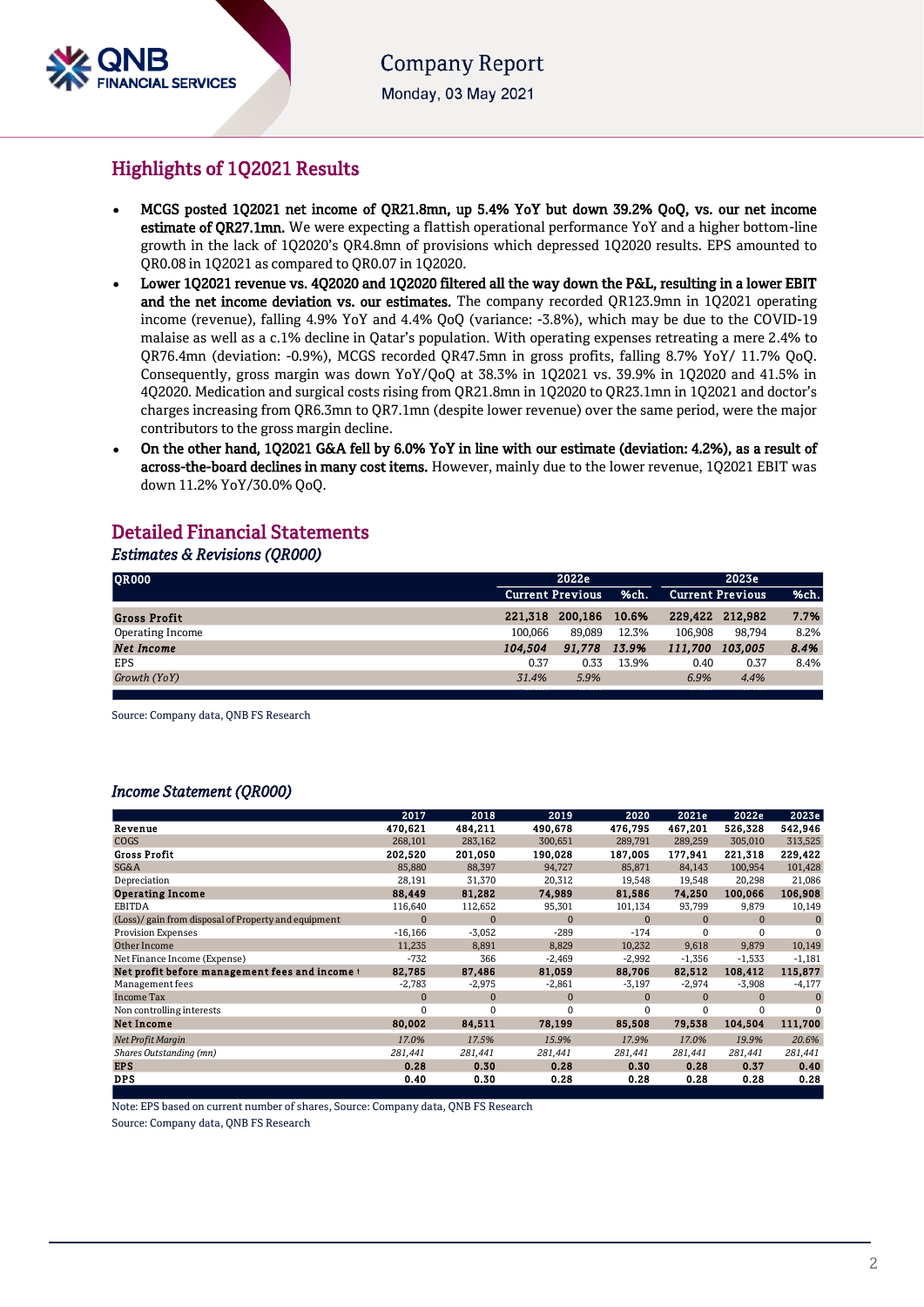

# Company Report

Monday, 03 May 2021

# *Balance Sheet (QR000)*

|                                                           | 2017         | 2018      | 2019         | 2020         | 2021e                                   | 2022e                         | 2023e     |
|-----------------------------------------------------------|--------------|-----------|--------------|--------------|-----------------------------------------|-------------------------------|-----------|
| Cash & Cash Equivalents                                   | 52,053       | 53,638    | 40,320       | 64,155       | 16,320                                  | 21,320                        | 21,320    |
| S/T Deposits                                              | 50,066       | 40,000    | 35,000       | $\Omega$     | 14,626                                  | 26,580                        | 25,754    |
| Accounts Receivable & Prepayments                         | 83,815       | 63,825    | 93,163       | 97,450       | 63,802                                  | 71,877                        | 74,146    |
| Other Recevables and Prepayments                          | 15,267       | 29,534    | $\mathbf{0}$ | $\mathbf{0}$ | 24,903                                  | 28,055                        | 28,941    |
| Due From Related Parties                                  | $\Omega$     | 0         | 0            | 0            | 0                                       | 0                             | $\Omega$  |
| Inventories                                               | 27,543       | 23,087    | 21,509       | 23,490       | 23,584                                  | 24.869                        | 25,563    |
| <b>Total Current Assets</b>                               | 228,745      | 210,085   | 189,992      | 185,095      | 143,236                                 | 172,700                       | 175,724   |
| Financial assets at fair value through other comprehensiv | 45,619       | 52,059    | 63,334       | 66.034       | 63.334                                  | 63.334                        | 63,334    |
| <b>Investment Properties</b>                              | $\Omega$     | $\Omega$  | 27.088       | 25,869       | 29.864                                  | 31.358                        | 32,925    |
| Right-of-use assets                                       | $\mathbf{0}$ | $\Omega$  | 66,464       | 61,764       | 57,213                                  | 52,588                        | 47,963    |
| Property, Plant & Equipment                               | 909,271      | 942,705   | 947,945      | 978,038      | 1,022,094                               | 1,025,388                     | 1,028,224 |
| <b>Non-Current Assets</b>                                 | 954,890      | 994.764   | 1.104.831    |              | 1,131,705 1,172,505 1,172,667 1,172,446 |                               |           |
| <b>Total Assets</b>                                       | 1,183,634    | 1,204,849 | 1,294,823    | 1,316,799    |                                         | 1,315,742 1,345,367 1,348,170 |           |
| Short-Term Debt                                           | 14,472       | 14,974    | 11,449       | 13,363       | 30,792                                  | 32,620                        | 1,804     |
| Lease Liabilities                                         | $\Omega$     | $\Omega$  | 3,404        | 2.358        | 3,050                                   | 2.860                         | 2,661     |
| Accounts Payable & Accruals                               | 29,683       | 32,718    | 108,368      | 117,264      | 33,913                                  | 35,760                        | 36,758    |
| <b>Other Payables</b>                                     | 46,451       | 41,561    | 1,422        | 133          | 50,644                                  | 51,292                        | 51,479    |
| Dividends Payable/Payable to shareholders                 | 18.880       | 21,404    | 0            | 0            | 28,051                                  | 29.453                        | 30,926    |
| <b>Current Liabilities</b>                                | 109,486      | 110,657   | 124,642      | 133,118      | 146,451                                 | 151,986                       | 123,628   |
| <b>Non-Current Liabilities</b>                            |              |           |              |              |                                         |                               |           |
| Lease Liabilities                                         | $\Omega$     | $\Omega$  | 64,373       | 62,015       | 57,684                                  | 54,092                        | 50,324    |
| Retentions payable                                        | $\Omega$     | $\Omega$  | $\Omega$     | 0            | $\Omega$                                | $\Omega$                      | $\Omega$  |
| Long-Term Debt                                            | 19.708       | 16,032    | 19,083       | 22,761       | 21,039                                  | 22,091                        | 23,196    |
| Employees end of service benefits                         | 52,692       | 60,176    | 65,654       | 70.673       | 72.384                                  | 76.003                        | 79,803    |
| <b>Non-Current Liabilities</b>                            | 72.399       | 76,208    | 149,110      | 155,449      | 151.107                                 | 152.186                       | 153,323   |
| <b>Total Liabilities</b>                                  | 181,885      | 186,865   | 273,753      | 288,567      | 297,558                                 | 304.172                       | 276,951   |
| <b>Total Shareholder's Equity</b>                         | 1,001,749    | 1,017,984 | 1,021,070    | 1,028,233    |                                         | 1,018,184 1,041,195 1,071,220 |           |
| Minority Interest                                         | $\Omega$     | $\Omega$  | $\Omega$     | $\Omega$     | $\Omega$                                | $\Omega$                      | $\Omega$  |
| Liabilities & Shareholder's Equity                        | 1,183,634    | 1,204,849 | 1,294,823    |              | 1,316,799 1,315,742 1,345,367 1,348,170 |                               |           |

Source: Company data, QNB FS Research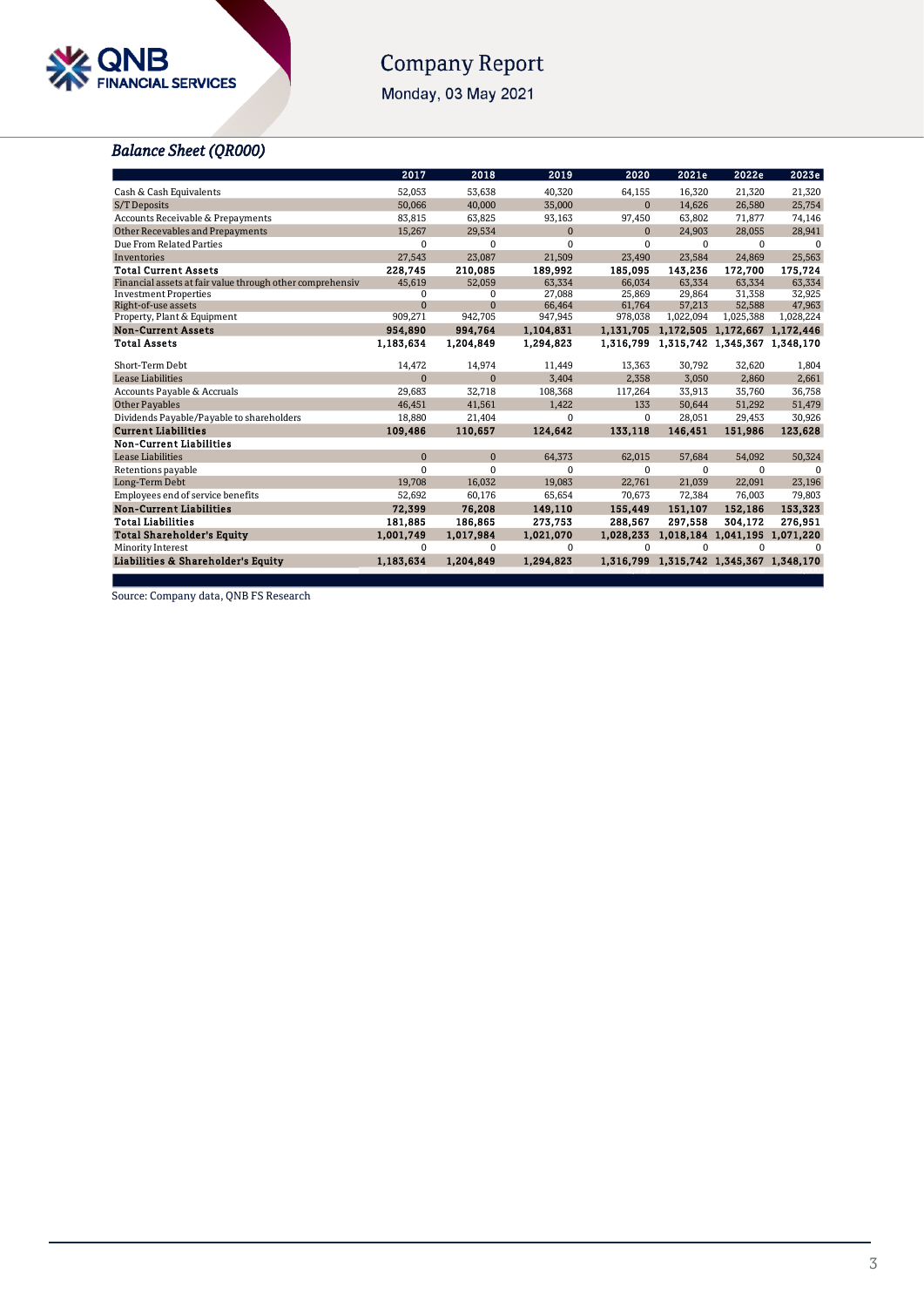

# Company Report

Monday, 03 May 2021

# Ratio Analysis

| <b>Key Metrics</b>                                  |           |         |         |        |           |       |       |
|-----------------------------------------------------|-----------|---------|---------|--------|-----------|-------|-------|
| Particulars                                         | 2017      | 2018    | 2019    | 2020   | 2021e     | 2022e | 2023  |
| <b>Growth Rates</b>                                 |           |         |         |        |           |       |       |
| Revenue                                             | 0.3%      | 2.9%    | 1.3%    | (2.8%) | $(2.0\%)$ | 12.7% | 3.2%  |
| <b>Gross Profit</b>                                 | 2.8%      | (0.7%)  | (5.5%)  | (1.6%) | (4.8%)    | 24.4% | 3.7%  |
| EBITDA                                              | $(0.1\%)$ | (3.4%)  | (15.4%) | 6.1%   | (7.3%)    | 28.3% | 6.3%  |
| <b>EBIT</b>                                         | $(2.0\%)$ | (8.1%)  | (7.7%)  | 8.8%   | $(9.0\%)$ | 34.8% | 6.8%  |
| PAT/EPS                                             | N/M       | 5.6%    | (7.5%)  | 9.3%   | $(7.0\%)$ | 31.4% | 6.9%  |
| <b>DPS</b>                                          | N/M       | (25.0%) | (7.4%)  | 0.8%   | 0.9%      | 0.0%  | 0.0%  |
| <b>Operating Ratios</b>                             |           |         |         |        |           |       |       |
| <b>Gross Margin</b>                                 | 43.0%     | 41.5%   | 38.7%   | 39.2%  | 38.1%     | 42.0% | 42.3% |
| Gross Margin, Excluding Depreciation & Amortization | 43.0%     | 41.5%   | 38.7%   | 39.2%  | 38.1%     | 42.0% | 42.3% |
| EBITDA Margin                                       | 24.8%     | 23.3%   | 19.4%   | 21.2%  | 20.1%     | 22.9% | 23.6% |
| <b>EBIT Margin</b>                                  | 18.8%     | 16.8%   | 15.3%   | 17.1%  | 15.9%     | 19.0% | 19.7% |
| Net Margin                                          | 17.0%     | 17.5%   | 15.9%   | 17.9%  | 17.0%     | 19.9% | 20.6% |
|                                                     |           |         |         |        |           |       |       |
| <b>Working Capital Days</b>                         | 59        | 76      | 71      | 76     | 76        | 75    | 75    |
| <b>Inventory Days</b>                               | 37        | 30      | 26      | 30     | 30        | 30    | 30    |
| <b>Average Collection Period</b>                    | 98        | 88      | 85      | 87     | 88        | 87    | 86    |
| Payable Days                                        | 39        | 41      | 40      | 41     | 41        | 41    | 41    |
| <b>Finance Ratios</b>                               |           |         |         |        |           |       |       |
| Debt-Equity Ratio                                   | 3%        | 3%      | 3%      | 5%     | 5%        | 5%    | 2%    |
| Net Debt-Equity Ratio                               | $-7%$     | $-6%$   | $-4%$   | $-4%$  | 2%        | 1%    | $-2%$ |
| Net Debt-to-Capital                                 | $-7%$     | $-7%$   | $-5%$   | $-4%$  | 2%        | 1%    | $-2%$ |
| Net Debt-to-EBITDA                                  | (0.6)     | (0.6)   | (0.5)   | (0.4)  | 0.2       | 0.1   | (0.2) |
| Interest Coverage                                   | 54.4      | 76.2    | 19.0    | 24.3   | 23.6      | 33.6  | 38.3  |
| <b>Return Ratios</b>                                |           |         |         |        |           |       |       |
| ROIC                                                | 8.5%      | 7.7%    | 7.1%    | 7.6%   | 6.9%      | 9.1%  | 9.8%  |
| <b>ROE</b>                                          | 8.0%      | 8.3%    | 7.7%    | 8.3%   | 7.8%      | 10.0% | 10.4% |
| <b>ROA</b>                                          | 6.8%      | 7.0%    | 6.0%    | 6.5%   | 6.0%      | 7.8%  | 8.3%  |
|                                                     |           |         |         |        |           |       |       |
| <b>Liquidity Ratios</b>                             |           |         |         |        |           |       |       |
| <b>Current Ratio</b>                                | 2.1       | 1.9     | 1.5     | 1.4    | 1.0       | 1.1   | 1.4   |
| Quick Ratio                                         | 1.8       | 1.7     | 1.4     | 1.3    | 0.8       | 1.0   | 1.2   |
|                                                     |           |         |         |        |           |       |       |
| <b>Valuation</b>                                    |           |         |         |        |           |       |       |
| EV/Sales                                            | 5.5       | 5.3     | 5.3     | 5.5    | 5.7       | 5.0   | 4.8   |
| EV/EBITDA                                           | 19.4      | 20.4    | 27.3    | 25.8   | 28.4      | 22.0  | 20.5  |
| EV/EBIT                                             | 29.2      | 31.8    | 34.7    | 31.9   | 35.9      | 26.5  | 24.6  |
| P/E                                                 | 24.6      | 21.0    | 33.8    | 31.0   | 33.3      | 25.3  | 23.7  |
| P/CF                                                | 15.3      | 20.4    | 23.1    | 24.8   | 26.2      | 23.1  | 20.5  |
| P/BV                                                | 2.6       | 2.6     | 2.6     | 2.6    | 2.6       | 2.5   | 2.5   |
| Dividend Yield                                      | 4.3%      | 6.3%    | 3.0%    | 3.0%   | 3.0%      | 3.0%  | 3.0%  |

Source: Company data, QNB FS Research